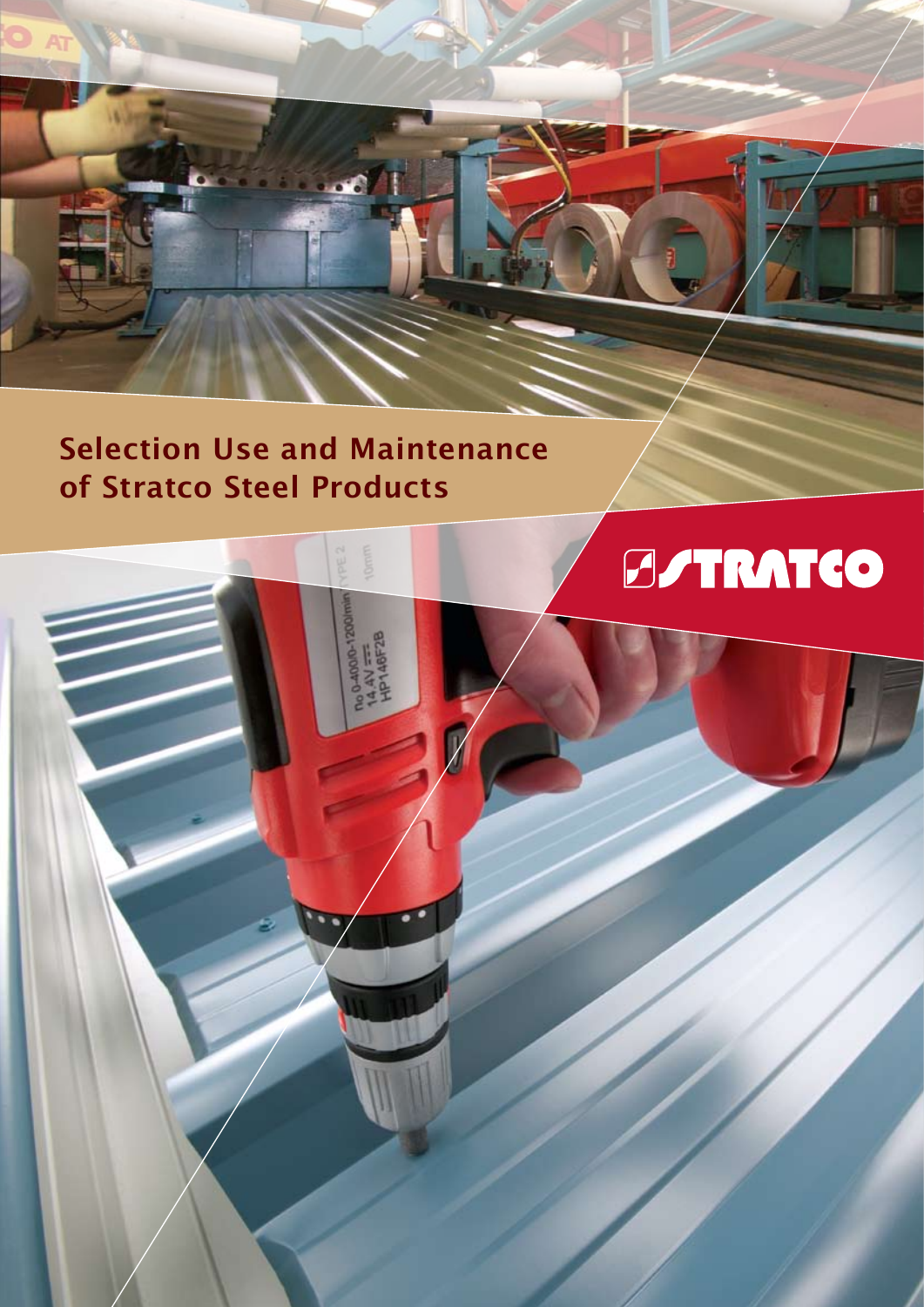## **PRODUCT SELECTION**

#### **Wide Product Range**

Stratco produces a wide range of products and materials for the building and home improvement industry as well as for industrial applications. Various thicknesses, widths, colours and finishes are often available, so it is important to clearly specify your requirements when placing an order.

#### **Wide Colour Range**

A wide range of colours is available to suit any environment. The colour is usually supplied single-sided with a light colour or washcoat on the reverse side. The colour surface is thicker on the main colour side for extra life. On the reverse side, some colour variation can occur. Due to our harsh Australian climate, some colour fading may occur over time; dark colours are more likely to fade, but the colour change is usually slow and even.

#### **Corrosion Prevention**

Corrosion is prevented on Stratco steel products by either a galvanised (zinc) or zinc/alum (zinc/aluminium) protective coating. The product may have an additional colour surface. The raw edges of newly cut steel are unlikely to rust because this coating will sacrifice itself to prevent corrosion forming.

When flat steel is rolled into a profile, lubricant is applied to the steel to aid the process. This lubricant usually evaporates quickly. Sometimes the steel mill applies a yellow chromate coating to protect the steel, this coating will simply weather-off.

Some Stratco products have specific performance guarantees while others merely refer to a typical life in normal conditions. Consult your nearest Stratco to discuss details of your project.

#### **STRATCO STEEL** • Finish colour coat —— **CROSS SECTION**

Note: The cut edges are cathodically protected by zinc/alum or galv coating which inhibits the base metal rusting

- 
- Conversion coating

• Zinc/alum or galv coating

• Base metal

- Zinc/alum or galv coating
- Conversion coating • Corrosion inhibitive primer
- Protective washcoat



## **CONSIDER YOUR ENVIRONMENT**

#### **Your Design is Important**

Your steel product will have a long life-span if it is used according to Stratco specifications. Stratco can provide comprehensive literature on all our products. Literature that covers important points such as; roof pitch, support spacing, metal thickness and laying procedures.

Unusual loads such as wind, snow or other adjoining materials need to be considered by the owner when designing a structure.

#### **Environmental Considerations**

The area a steel product will be used in needs to be considered. While roofing and purlin materials in outer urban and rural areas may have a life-span in excess of 30 years, this can reduce to only a few years in severe coastal or industrial environments.

A steel product in a non-aggressive environment will have a long life-span. Non-aggressive areas are outer urban and rural areas, away from pollution and the shoreline. In an aggressive environment a steel products life-span may be reduced. These are coastal and industrial areas, close to salt water and pollution.

In very severe conditions material with a stainless steel base should be used. In both severe and some moderate conditions the material will need a thicker primer coat with a paint designed for aggressive environments. In benign and moderate conditions, normal prepainted steel is suitable.

Very severe conditions are within 100 metres of active surf and industrial pollution. Severe conditions are between 100 to 1000

metres of these areas. Moderate conditions can still contain salt or moist, acid laden air for up to 1000 metres away from surf or industrial pollution. Benign conditions are outer urban and rural areas far away from the shoreline.

Very severe conditions also include areas close to swimming pools and spas. Zinc/alum, galvanised and pre-painted steel should not be used in these areas. Concrete should not be poured against zinc/ alum based products. Any material that retains moisture such as dirt, compost or paving sand should not be placed against steel and zinc/alum based products.

Galvanised steel may be suitable in specific circumstances for areas around animal shelters, formwork, or embedded in concrete. Check with Stratco before using in these environments.

The steel manufacturer can provide additional information and they should be consulted whenever you are uncertain of what finish is suitable for your application.





**Figure 2**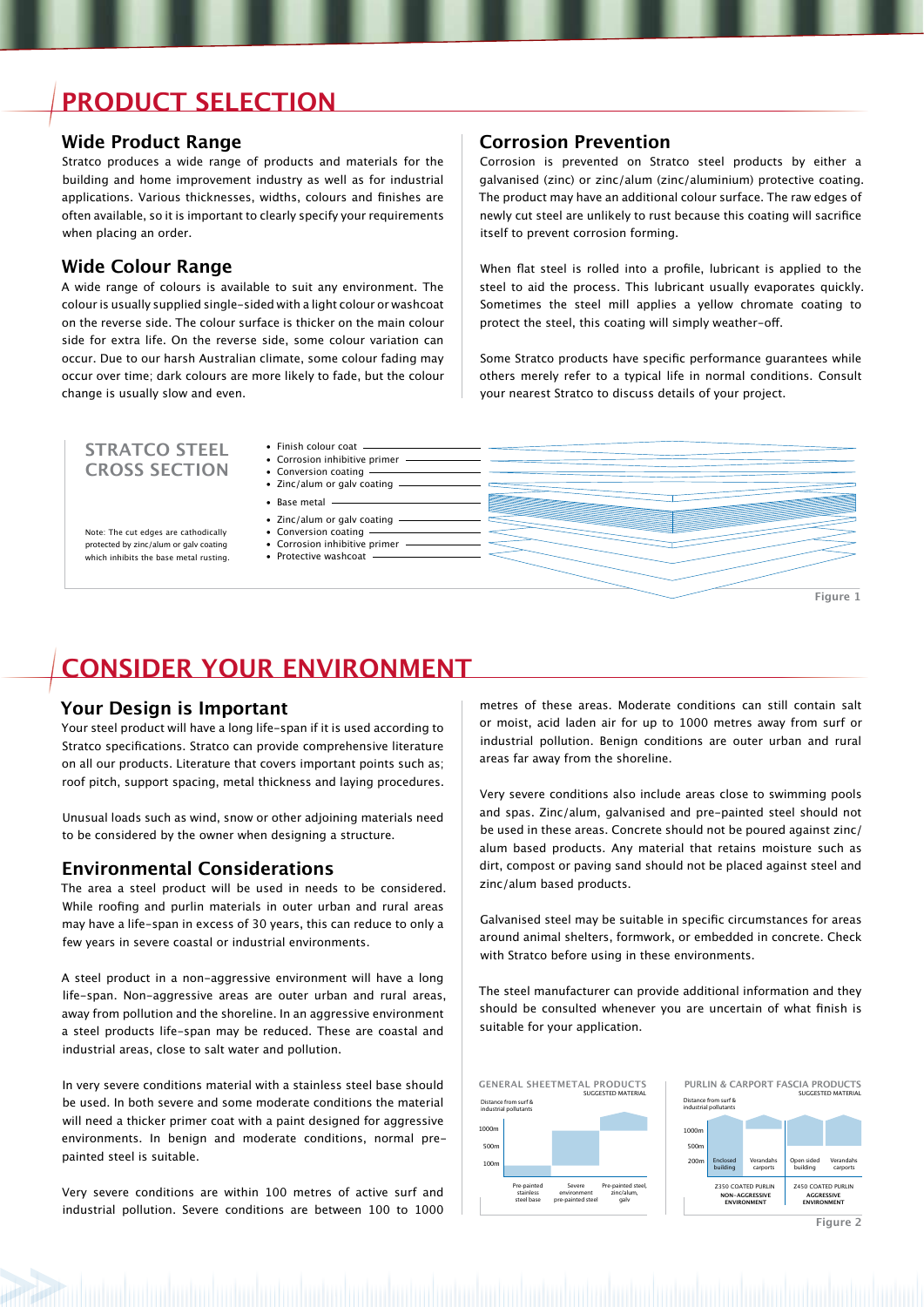## **COMPLY WITH REGULATIONS**

All building work must be carried out in accordance with the Building Code of Australia (BCA). This code refers to various Australian Standards, which provides acceptable standards of product manufacture and building practice. These include:

- AS/NZ 3500.3 Plumbing and Drainage, Stormwater Drainage
- AS/NZS 3500.5 National Plumbing and Drainage, Domestic Installations

Prospective users of Stratco materials should first ensure that they understand these requirements and any other state or territory specific regulations that may apply. In some states of Australia (eg. NSW and Victoria) work involving the installation of roofing, rainwater goods and drainage may need to be installed by a suitably qualified tradesperson, and comply with statutory warranties. (Refer www.deus.nsw.gov.au/water/plumbing.asp)

Care should also be taken in the design and installation of roof drainage systems given the wide range of factors such as rainfall intensity, gutter capacity and selection, number and placement of downpipes and sumps. Care should also be taken to select the most suitable gutter style. Gutters that have a front higher than the

back are popular to hide the exposed ends of roofing, but unless manufactured with optional slots or fixed with the bead lower than the top of the fascia may contravene building regulations. Other fixing options can be used to eliminate overflow from the back of a gutter into a building. These include additional overflow weirs placed either in the gutter or stop end, rainheads with overflow weirs, custom back flashings, leaving a gap between the fascia and gutter back, or other proprietary systems or trade solutions.

Drainage, solar power generation, hot water systems and the installation of rainwater tanks may also be dependant on state and local government regulations. Users and installers should first check with these authorities when determining their requirements.

Up to date information about Stratco products, spans, installation requirements and technical advice can be found on our website at www.stratco.com.au and it is advisable to obtain current information prior to ordering any materials. For information on installing High Fronted Gutters please refer to the Stratco 'High Fronted Gutters Information Guide' on the Stratco website. If additional information is required contact the Stratco office in your state.

## **THINGS YOU SHOULD KNOW ABOUT STEEL**

#### **Why Steel Rusts**

When iron comes into contact with air, a thin porous film of iron oxide forms on it. If moisture is present an electric cell is formed between the iron and the oxide. Current flows through the moisture dissolving the iron and forming rust. In seaside or industrial atmospheres, or where incompatible metals are used, the current in the cell increases causing rust to form quicker.



#### **Incompatible Metals**

Galvanised steel can be used with lead, but zinc/alum coated and pre-coloured steel cannot. Galvanised steel and pure zinc material can be used with zinc/alum. Copper cannot be used with either of these materials and monel should not be used with zinc/alum. Fixings such as rivets and self-drilling screws should be compatible with the material they are fixing. The best way of reducing corrosion is to keep incompatible metals apart.

| Suitable flow of water                                                                                                                         | + ANODIC                  |
|------------------------------------------------------------------------------------------------------------------------------------------------|---------------------------|
|                                                                                                                                                | Zinc                      |
|                                                                                                                                                | Zinc/alum                 |
|                                                                                                                                                | Aluminium                 |
| <b>GALVANIC TABLE</b>                                                                                                                          | Cadmium<br>.              |
| In a bimetallic pair, the galvanic table is used<br>to predict which metal will corrode. The<br>metal closer to the anodic end will corrode if | - High strength aluminium |
|                                                                                                                                                | Iron and steel<br>.       |
|                                                                                                                                                |                           |
| the water flows from the cathodic end. The                                                                                                     |                           |
| further apart the two metals are on this<br>chart, the faster the corrosion will take place.                                                   | Tin …                     |
|                                                                                                                                                | <b>Brass</b>              |
| Unsuitable water flow<br>causes rapid corrosion                                                                                                | Copper                    |
|                                                                                                                                                | Bronze                    |
|                                                                                                                                                | Silver                    |
|                                                                                                                                                | $-CATHODIC$               |
|                                                                                                                                                | Figure                    |

#### **Run-Off From Other Surfaces**

Water should not be allowed to flow from copper or lead over zinc/ alum sheet, or from copper over galvanised material. In addition water should not flow from zinc/alum or pre-painted steel over galvanised material. The overflow from air-conditioning systems often runs onto metal roofing causing rapid deterioration.

#### **Expansion and Contraction**

When using very long lengths of steel, thermal expansion should be considered. For example: a 15 metre metal sheet can expand up to 12mm over a temperature rise from 0ºC to 65ºC. The use of expansion joints can overcome this. Gutter expansion joints in steel should be included in any run over 22.2 metres.



#### **Condensation**

Condensation occurs when there is a difference in temperature between two adjacent air masses, such as where warm moist air in a roof space meets a roof sheet in contact with cold outside air. Here the dew point is quickly reached and condensation occurs. To avoid this, a vapour barrier or sarking should be used to prevent moisture from forming.



**Figure 6**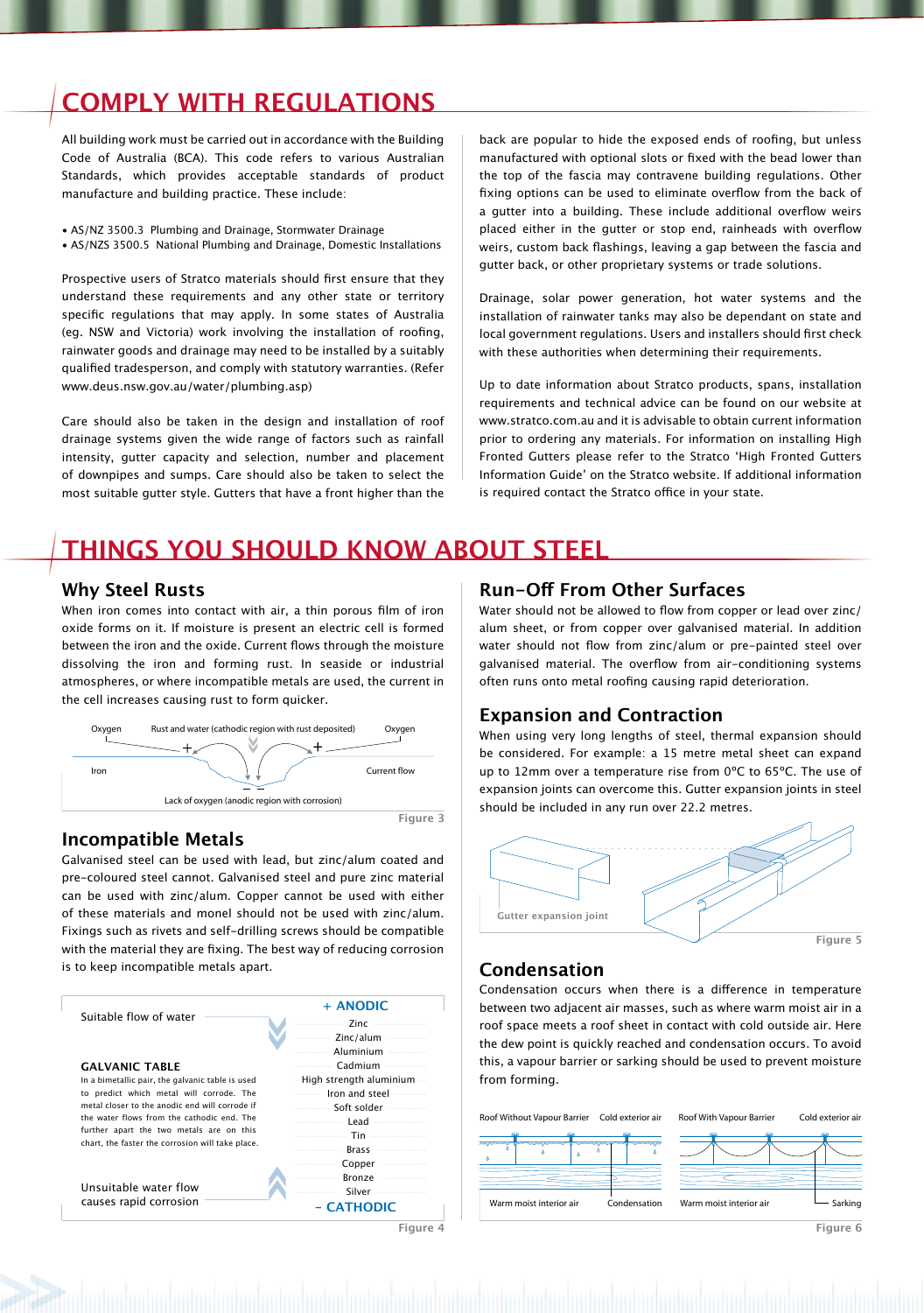## **CUTTING STEEL**

When marking steel for cutting use a coloured pencil. Black or lead pencil contains graphite that will promote rust. Use hand tools such as a hacksaw or snips for cutting steel. If this is impractical, use steel metal cutting blades in a power saw.

#### **Swarf Damage**

Power tools when cutting, drilling and filing steel cause hot metal particles called swarf. The hot particles weld themselves to surrounding metal surfaces, then rust, causing unsightly brown stains that are very visible on coloured steel.

Avoid swarf damage by cutting away from other sheets or by using a cover. When cutting coloured steel with a saw, use padded supports and cut the sheets with the colour face down.

After work has finished, always sweep down new roofs and clean the gutters to ensure rivet stubs and metal cuttings are removed. Mild swarf staining does not mean the steel itself will rust as the steel core is surrounded by a protective coating. The effect is mainly visual unless the damage is severe.

#### **Swarf Removal**

Swarf can be removed from steel by scrubbing the area with a stiff nylon brush dipped in a mild detergent solution. Rinse the surface with water afterwards to ensure any particles are washed away. If necessary, mop up any excess water with a clean cloth. Ensure any particles that are swept into the gutters are removed. If swarf staining has already occurred it is not easily removed and badly affected areas may need to be painted or replaced.



**Figure 7**

## **FIXING STEEL PRODUCTS**

#### **Fastener Selection**

Rivet

**Adaptor** 

Rivets are ideal for holding together two thin layers of material, such as sheeting, or sheeting to a steel rail. There are several types of rivet available, choose one that is compatible with your material and is the correct size for your job. Rivets can be sealed or nonsealed, and a smear of silicon over the rivet is recommended where weather proofing is required.

Self-drilling and tapping screws are fast and strong and can be found with a neoprene washer for sealing. They have an unthreaded drilling point so that the drilling action is completed before the thread starts to engage. The length of the unthreaded point needs to be as long or longer than the materials thickness. Use screws with a seal for roofing. To prevent water intrusion, crest fixing is recommended to keep the screw out of the path of the water.

Type 17 screws work in a similar way to self-drilling and tapping screws but are used for timber. It is important that the fastener has the same life as the material being fixed.

#### **Sealant Selection**

While there is a wide range of sealants available, not all are compatible with Stratco steel products. Silicone sealants have the flexibility of being able to join galvanised, zinc/alum and prepainted steels. Mastic type sealants will not usually last as long as is required. Soldering is an acceptable form of joining galvanised product together, but zinc/alum coated steel cannot be soldered.

When choosing a silicone sealant, it must be suitable for roofing and guttering use, and of a non-acetic, amine free, neutral cure type. Sealants that smell of ammonia, vinegar or lemons are not usually suitable.

Silicone sealants should be applied as a gasket, sandwiched between the two surfaces to be joined. Refer to figure 9 through to Figure 11 for an example of creating a gasket. This method not only creates a strong join but it protects the sealant from UV exposure. Always remove metal filings from the area to be joined and smear the sealant over any fasteners.



**Figure 11**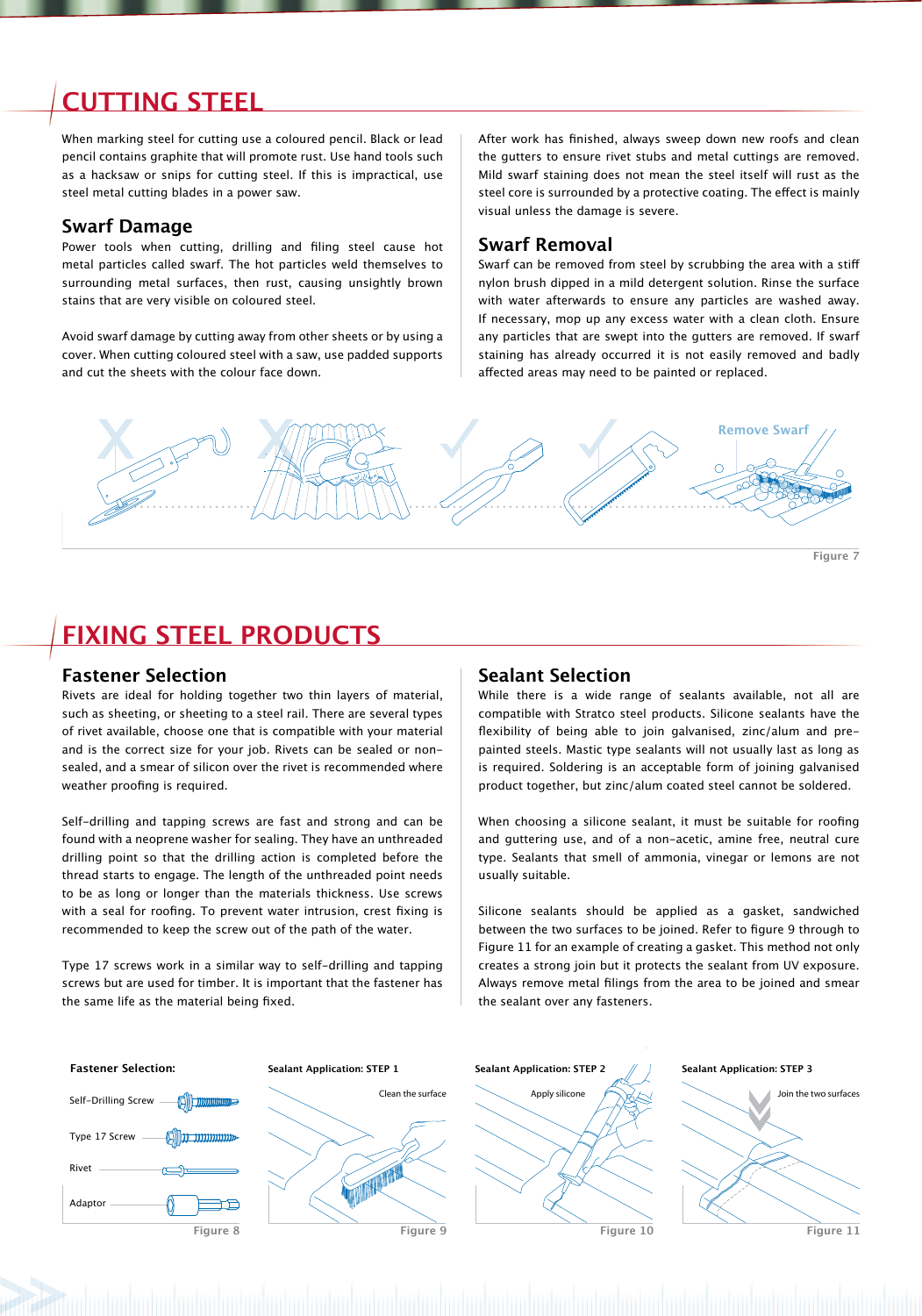## **SAFETY FIRST**

#### **Beware of Wet, Windy Conditions**

The installation of Stratco steel products in wet and windy conditions can be dangerous. When installing steel sheets, the wind can easily lift the sheets causing damage to people and property. Always ensure that roofing is securely tied down before fixing. Walking on roofing or using power tools in wet conditions is dangerous.

#### **Walking on Roofing**

On metal roofing, it is important to walk on the purlins. This is both for safety and to avoid damage to the roof. Try to keep your weight evenly distributed and walk flat footed rather than with a heel and toe action. When walking on corrugated iron, spread your weight over as many corrugations as possible. On high profile decking only walk in the pans of the sheet.

When delivered, some sheets have an oily film that can be slippery especially when damp. Take extreme care when handling them.

#### **Translucent Sheeting**

Stratco markets translucent fibreglass and polycarbonate. Special wire safety mesh must be used to support the sheeting when used in commercial and industrial applications. This is not required in domestic applications, but a danger of falling through the sheeting still exists and care should be taken.

#### **Handling Steel**

Always take appropriate safety precautions when handling steel products. The edges of many steel products, especially steel sheeting, can be very sharp and will easily cut. Always wear cutresistant gloves that are clean and dry to prevent marking the steel surface, and to prevent the steel from cutting the skin.

Many steel products are used and installed outdoors and hence it is recommended that suitable sun protection is applied when installing or using steel products outside.

However, it is important to note that sunscreens that include semiconducting metal oxides like zinc oxide (ZnO) and titanium dioxide (TiO<sub>2</sub>) can speed the deterioration of paint. To protect the surface of prepainted steel, prevent sunscreens that contain titanium dioxide (TiO<sub>2</sub>) and zinc oxide (ZnO) from coming into contact with the painted surface.

## **PROTECTING YOUR INVESTMENT**

#### **Standard Stratco Safeguards**

Scuffing and scratching can damage steel with a pre-coloured finish. To minimise this, Stratco supplies some products such as gutters, downpipes, flashings and ridging with a removable plastic coating. Do not leave this coating exposed to the sunlight for long periods



**Figure 12**

of time because it may be hard to remove. Coloured steel sheeting is supplied either wrapped in plastic and cardboard or with the top sheet turned over. The reverse side is normally unprotected, but extra packing sheets can be supplied at the customer's cost, and are a good idea if double sided colour fencing sheets are ordered.

#### **Storage and Handling of Steel**

For safety, wear gloves when handling steel sheets. Ensure your hands or gloves are clean, especially when handling zinc/alum which can mark. Steel products should be kept dry before installation. This is important for tightly nested products such as packs of corrugated iron. Separate and dry these products immediately if they get wet, as discolouration can occur.

## **PAINTING STEEL PRODUCTS**

#### **Touching Up Scratches**

Pre-painted steel may get scratched while being handled, however the use of touch-up paints is not recommended. They will weather differently to the original oven cured coating and this may cause variations in colour and exaggerate minor blemishes over time.

In most cases, minor damage to roofing and guttering cannot be seen and any attempt to overspray the damage may become more unsightly in the future.

The consumer must accept that some minor scratches will be inevitable on low-level projects such as verandahs and carports. Fabricators and erectors should ensure that maximum care is taken to protect pre-painted steel surfaces from damage. Replacements should be considered if the damage is severe. Additional over painting information is available from Stratco.



#### **Over Painting**

Zinc/alum coated steel can be painted without the need for an etch primer. Some paints allow galvanised material to be over painted without priming so check your paint for details. Steel supplied with a pre-painted surface can be repainted with minimal preparation.